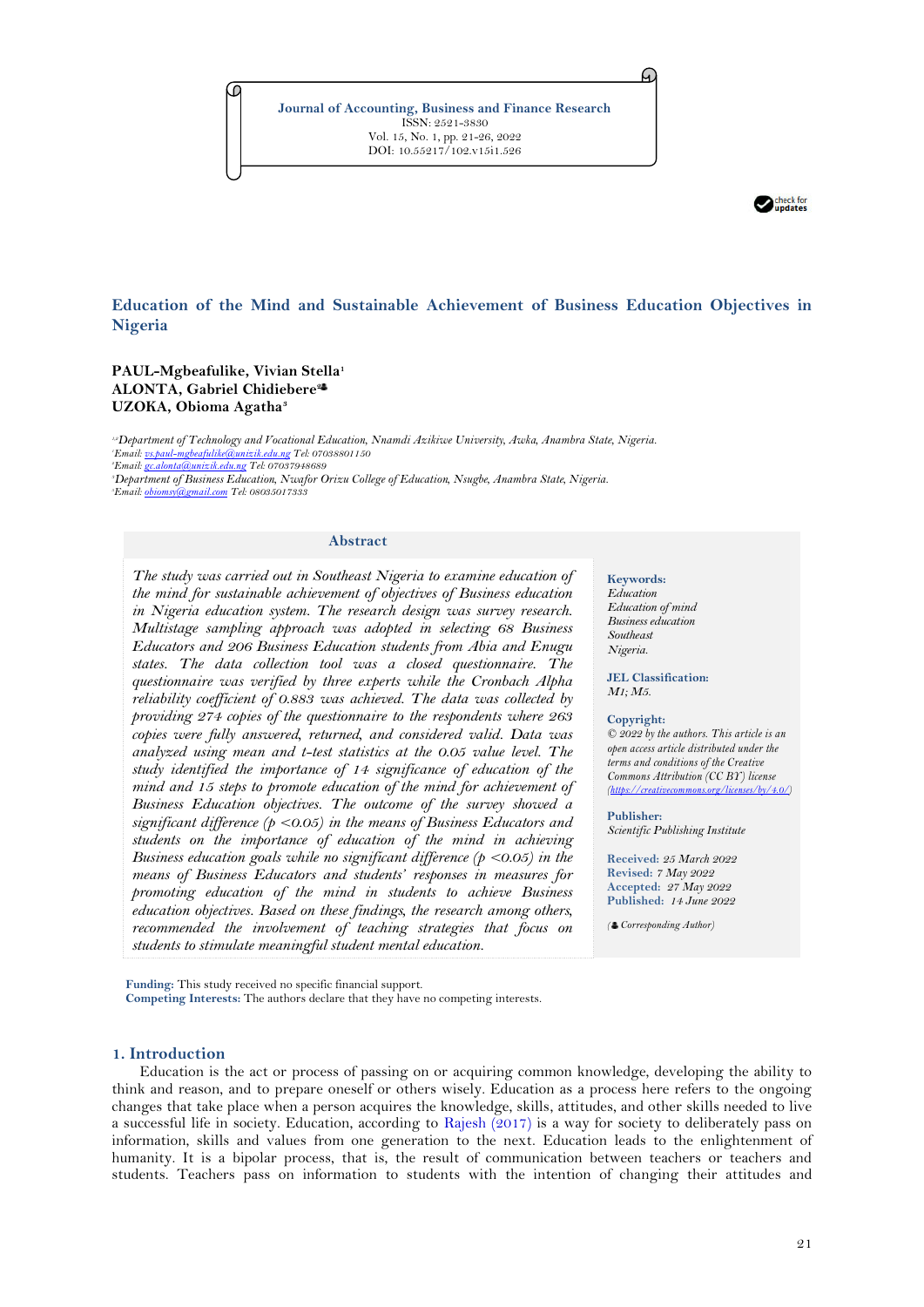behaviors. Education enables one to distinguish between right and wrong, good and bad behavior for the betterment of all human society. [UNESCO \(2017\)](#page-5-1) has affirmed that education is essential for achieving sustainable social development. As a product, education is a combination of learning through learning, that is, knowledge skills, ideas, and values. With its technical concept, [Rajesh \(2017\)](#page-5-0) views education as any action or experience that influences the design of an individual's mind, character or ability.

Educational results vary from person to person inside and out. Therefore, mental and emotional education refers to education that deepens the intellectual capacity of recipients and enlightenment rather than what can be taught in a textbook [\(Didham & Ofei-Manu, 2015\)](#page-5-2). Mental education helps people develop the productive skills needed to build peaceful, equitable, and sustainable societies (Mind [and Life Institute, 2020\)](#page-5-3). [A UNESCO](#page-5-1)  [\(2017\)](#page-5-1) has shown that the effort to enter the path of sustainable development will require a profound transformation of how we engage our mind in action thinking. Therefore, to build a sustainable world and engage in issues related to sustainability, individuals must be constructive innovators through psychological education [\(UNESCO, 2017\)](#page-5-1). Mental and mind education teaches students to achieve success. The six principles of mind training are because (i) each mind is unique and uniquely organized, (ii) all minds are not equal because context and ability influence learning, (iii) the mind is transformed by experience, (iv) the mind is plastic,  $(v)$  mind and mind connects new information to old and  $(vi)$  attention + memory = reading (ITSI [Store, 2018\)](#page-5-4). From the above, education of the mind is important for achieving educational goals such as Business Education. Business education is one of the major aspects of vocational education in the Nigerian education system that is offered at higher education level to equip students with the necessary skills and theoretical knowledge needed to work in the business world to become self-employed or paid. Business Education, according to [Umoru \(2015\)](#page-5-5) is an educational programme designed to instill in students the understanding, values, knowledge, business and technical skills needed in the world of work and to educate other business students. The general aims and objectives of Business Education as stated by [Osuala](#page-5-6) (1989) include: (i) making available to all students opportunities to explore and learn the business world and potential interests and potential activities, (ii) developing all students' discriminatory and practical choice, (iii) to help develop, on the part of the students, the interest in the various activities available in the business world, (iv) to develop for all students a practical way of understanding, to appreciate of entrepreneurs as beginners expecting to pursue a business as a career, (vi) preparing students to enter and succeed in business activities as beginners looking to pursue a business as a career, (vii) encourages students to do normal business activities for many professionals, industries, ag cultural resources and home-based activities; and (viii) to prepare students for effective business and academic studies at tertiary and higher education levels. It is important to note that the above-mentioned Business Education objectives are commendable but may not be achieved continuously without the strong promotion of education of the mind for Business education students. This is because, the importance of education of the mind cannot be overestimated as it stimulates deep thinking, understanding and independent problem-solving skills. Therefore, exploring how education of the mind can contribute to the sustainable achievement of Business Education goals is the subject of this research.

## *1.1. Purpose of the Study*

The broad purpose of the study was investigation of education of the mind for sustainable achievement of objectives of Business Education in Nigeria. Specifically, the study:

- i. Identified significance of education of the mind to the achievement of Business education objectives.
- ii. Measures for stimulating education of the mind in students for achievement of Business education objectives.

### *1.2. Research Questions*

- i. What are the significances of education of the mind to the achievement of Business education objectives?
- ii. What are the measures for stimulating education of the mind in students for achievement of Business education objectives?

## *1.3. Hypotheses*

*H01: There is no significant difference in the mean ratings of Business Educators and Students on the significance of education of the mind to the achievement of Business education objectives.*

*H02: There is no significant difference in the mean ratings of Business Educators and Students on the measures for stimulating education of the mind in students for achievement of Business education objectives.* 

### **2. Methods**

The study answered two research questions and examined two hypotheses at 0.05 significance level. Descriptive research design was adopted for conducting research. The study was conducted in the southeastern part of Nigeria. This area is made up of five states namely: Abia, Anambra, Ebonyi, Enugu and Imo States. Multi-stage sampling methodology was adopted for selecting study respondents. The first phase was a random sample of two states (Abia and Enugu) from the five states in southeastern Nigeria. The second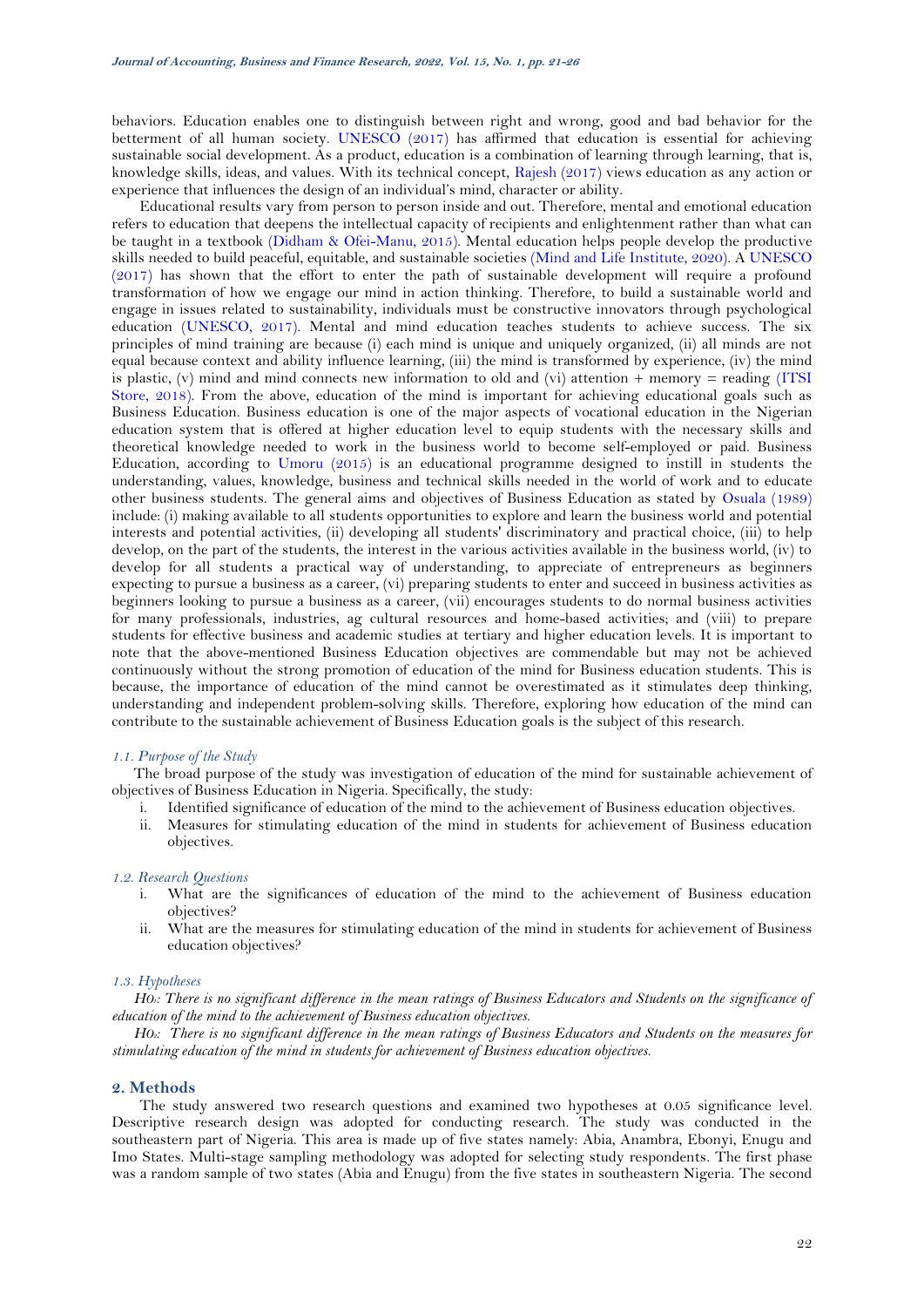phase of the selection was a targeted sample of four public universities offering Business Education in the two states. The four selected universities are: (i) Michael Okpara University of Agriculture, Umudike, Abia State, (ii) Abia State University, Uturu, (iii) University of Nigeria, Nsukka, Enugu State and (iv) Enugu State University of Science and Technology, Enugu. In the third phase, all 68 Business Educators and 206 final year students of Business Education were selected from the four public universities making a total of 274 respondents for the study. The data collection tool in the study was a closed ended questionnaire entitled: "Education of the Mind for Business Education Questionnaires (EMBEQ)" developed by the researcher. The questionnaire was organized into sections A, B and C. The Section A of the questionnaire was created to collect data on the personal characteristics of the respondents such as their status as Business Educator, students and the name of the school. Phase B was organized to obtain data on the importance of education of the mind in achieving the goals of Business education while Phase C was developed to obtain data on measures to promote education of the mind for students in pursuit of Business education goals. The response option for Category B and C of the questionnaire were structured on 4-point rating scale for Strongly Agree (SA) = 4; Agree (A) = 3; Disagree (D) = 2 and Strongly Disagree (SD) = 1. The tool was verified through face validation by three experts. These include two Senior Lecturers in Business Education and one Senior Lecturer in Measurement and Evaluation at Nnamdi Azikwe University, Awka, Anambra State. To ensure the reliability of the tool, 15 copies of the tool were provided to 5 Business Educators and 10 Business Education students. Data collected from the trial were analyzed using the Cronbach Alpha reliability method which showed a reliability coefficient of 0.883 indicating that the questionnaire was approximately 88% reliable in the study data collection. Data was collected by researchers with the help of four research assistants. Each of the four research assistants handled the data collection for each of the four universities used in the study. Of the 274 copies of the questionnaire provided, 263 were fully answered, returned, and considered valid. Data extracted from the returned questionnaire were analyzed using mean and t-test statistics at 0.05 significance level. The 4-point response options are assigned to the following values:

| Response Category         | Value |   | Boundary Limit          |
|---------------------------|-------|---|-------------------------|
| Strongly Agreed           | (SA)  |   | 3.50 to 4.00            |
| Agreed                    | 'A`   |   | 2.50 to 3.49            |
| Disagreed                 |       | 2 | 2.00 to 2.49            |
| <b>Strongly Disagreed</b> | 'SD)  |   | $1.00 \text{ to } 1.99$ |

Based on this calculation, any item whose mean value fell between 3.50 - 4.00 is translated as "Strongly Agreed"; those with values between 2.50 - 3.49 are translated "Agreed"; while items with mean values between 2.00 - 2.49 and 1.00 - 1.99 are translated "Disagree" and "Strongly Disagree" respectively. The hypothesis of no significant difference was rejected when the t-cal (t-calculated) value was greater than t-tab (t-table) of 1.96 while the hypothesis of no significant difference was accepted when the t-cal. (t-calculated) value was less than t-tab (t-table) of 1.96.

## **3. Results**

## *3.1. Research Question 1*

What are the significances of education of the mind to the achievement of Business education objectives?

| Table 1. Significances of education of the mind to the achievement of business education objectives. |  |  |  |  |  |
|------------------------------------------------------------------------------------------------------|--|--|--|--|--|
|------------------------------------------------------------------------------------------------------|--|--|--|--|--|

<span id="page-2-0"></span>

| $(n = 263)$    |                                                                                     |                         |           |              |
|----------------|-------------------------------------------------------------------------------------|-------------------------|-----------|--------------|
| <b>SN</b>      | Significance of education of the mind to Bus. education include:                    |                         | <b>SD</b> | Rmks         |
|                |                                                                                     | $\overline{\mathbf{X}}$ |           |              |
| $\overline{1}$ | Education of the mind stimulates students' interest in learning.                    | 3.73                    | 0.44      | <b>SA</b>    |
| $\mathfrak{D}$ | Education of the mind has the capacity for increased overall students' achievement. | 3.60                    | 0.57      | <b>SA</b>    |
| 3              | Education of the mind creates positive change of attitude in students.              | 3.82                    | 0.43      | <b>SA</b>    |
| $\overline{4}$ | Education of the mind stimulates creativity and innovative ideas of students.       | 3.64                    | 0.50      | <b>SA</b>    |
| $\overline{5}$ | Students' retention of learning is enhanced by education of the mind.               | 3.47                    | 0.71      | $\mathbf{A}$ |
| 6              | Education of the mind provokes problem-solving ability of students.                 | 3.78                    | 0.53      | <b>SA</b>    |
| $\overline{7}$ | Students' communicative competence is deepened by Education of the mind.            | 3.35                    | 0.74      | $\mathbf{A}$ |
| 8              | Students' thinking faculty and I.Q. are activated by Education of the mind.         | 3.70                    | 0.40      | <b>SA</b>    |
| 9              | Education of the mind makes students constructive change-makers.                    | 3.65                    | 0.51      | <b>SA</b>    |
| -10            | Education of the mind helps students cultivate flourishing skills.                  | 3.60                    | 0.55      | <b>SA</b>    |
| 11             | The affective ability of learners is activated by Education of the mind.            | 2.46                    | 0.48      | D            |
| 12             | Education of the mind activates cognitive ability of students.                      | 3.65                    | 0.45      | <b>SA</b>    |
| 13             | The psychomotor ability of learners is triggered by Education of the mind.          | 3.36                    | 0.69      | $\mathbf{A}$ |
| 14             | Education of the mind makes one more objective in judgement.                        | 3.57                    | 0.51      | <b>SA</b>    |
| 15             | Education of the mind stimulates leadership qualities in students.                  | 3.77                    | 0.49      | <b>SA</b>    |
|                | Pooled Mean                                                                         | 3.54                    | 0.50      | <b>SA</b>    |

**Note:**  $X = \overline{Mean}$ ;  $SA =$  Strongly Agreed;  $A =$  Agreed;  $D =$  Disagreed;  $SD =$  Standard Deviation.

The data presented in [Table 1](#page-2-0) revealed that the mean of 11 out of 15 items in Table ranges from 3.57 to 3.82 falling within the range of the 3.50 - 4.00 on 4 points rating scale. This indicated that the 11 items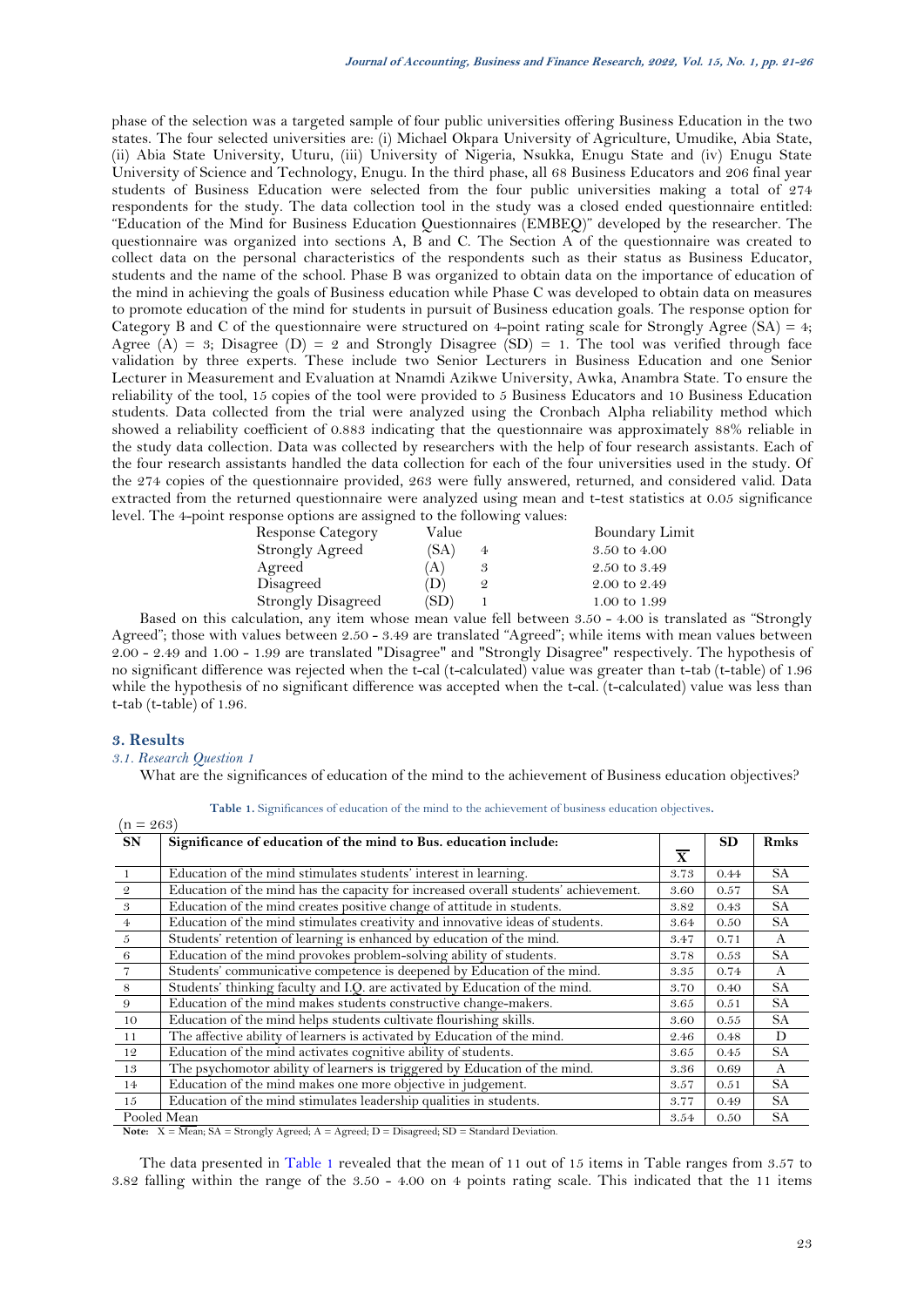identified were "Strongly Agreed" as the importance of education of the mind in achieving Business education objectives. The mean values for items 5, 7 and 13 were 3.47, 3.35 and 3.36 respectively within the limit range of 2.50 - 3.49 on 4-point rating scale. This indicated that the three items were "Agreed" upon by respondents as the importance of education of the mind in achieving Business education objectives. Item 11 in the table has a mean value of 2.46 that falls within the limit of 1.50 - 2.49 on 4-point rating scale. This showed that respondents "Disagreed" that item 11 is part of the importance of education of the mind in achieving the goals of Business Education. The standard deviation values of the 11 items in the table from 0.40 to 0.74 indicate that respondents' responses are close to average.

### *3.2. Research Question 2*

What are the measures for stimulating education of the mind in students for achievement of Business Education objectives?

<span id="page-3-0"></span>

| $(n = 263)$    |                                                                    |              |           |              |
|----------------|--------------------------------------------------------------------|--------------|-----------|--------------|
| <b>SN</b>      | Measures for stimulating education of the mind in students         |              | <b>SD</b> | Rmks         |
|                | are:                                                               | $\mathbf{X}$ |           |              |
| $\overline{1}$ | Using interactive instructional techniques.                        | 3.83         | 0.41      | SA.          |
| $\mathfrak{D}$ | Improved exposure of students to world of work                     | 3.37         | 0.45      | $\mathsf{A}$ |
| $\sqrt{3}$     | Creation of conducive learning environment.                        | 3.84         | 0.45      | SA.          |
| $\overline{4}$ | Periodic talk or seminar presentation to students on the relevance | 3.76         | 0.52      | SA.          |
|                | of Education of the mind.                                          |              |           |              |
| $\sqrt{5}$     | Adequate provision of required instructional materials in schools. | 3.67         | 0.45      | <b>SA</b>    |
| 6              | Improved use of practical-based instruction in Business education. | 3.48         | 0.59      | $\mathsf{A}$ |
| $\overline{7}$ | The use of problem-solving instructions in Business education.     | 3.64         | 0.51      | SA.          |
| 8              | Thought provoking Business education curriculum review             | 3.86         | 0.42      | SA.          |
| 9              | The use of competent resource person to engage Business            | 3.39         | 0.51      | A            |
|                | education students.                                                |              |           |              |
| 10             | Periodic excursion of Business education students to industries.   | 3.35         | 0.76      | $\mathsf{A}$ |
| 11             | Engagement of professional teachers to handle classroom            | 3.62         | 0.50      | <b>SA</b>    |
|                | instructions.                                                      |              |           |              |
| 12             | Proper and adequate career guidance of the students.               | 3.75         | 0.56      | <b>SA</b>    |
| 13             | Engagement of work-based learning approach in<br><b>Business</b>   | 3.82         | 0.43      | <b>SA</b>    |
|                | education programme                                                |              |           |              |
| 14             | Adequate funding for robust Business education programme.          | 3.40         | 0.74      | $\mathsf{A}$ |
| 15             | Improve professional competence of Business educators.             | 3.58         | 0.63      | SA.          |
|                | Pooled Mean                                                        | 3.62         | 0.53      | SA           |

| Table 2. Measures for stimulating education of the mind in students for achievement of business education objectives. |  |  |  |
|-----------------------------------------------------------------------------------------------------------------------|--|--|--|
| 963                                                                                                                   |  |  |  |

**Note:**  $\overline{X}$  = Mean; SA = Strongly Agreed; A = Agreed; SD = Standard Deviation.

The data presented in [Table 2](#page-3-0) showed that the mean vales of 10 out of 15 items in Table ranged from 3.60 to 3.79 falling within the 3.50 - 4.00 boundary range on the 4-point scale. This indicated that the 10 items identified were "Strongly Agreed" upon by the respondents as measures to promote education of the mind for achievement of Business education goals. The mean values for the 5 items remaining in the table range from 3.36 to 3.47 falling within the 2.50 - 3.49 on 4-points rating scale. This indicated that the remaining 5 items were "Agreed" by the respondents as steps to stimulate education of the mind for achievement of Business Education objectives. The standard deviation values of 15 items in the table from 0.41 to 0.76 which indicate that the responses of the respondents are close to average.

#### *3.3. Testing of Hypotheses*

### *3.3.1. Hypothesis 1*

There is no significant difference in the mean ratings of Business Educators and Students on the significance of education of the mind to the achievement of Business education objectives?

<span id="page-3-1"></span>**Table 3.** Test of significant difference in the mean ratings of business educators and students on the significance of education of the mind to the achievement of business education objectives.

| <b>Variables</b>                                       | N   |      | SD   | DF  | <b>Std. Error</b> | $\vert$ t- Cal $\vert$ t- tab |    | p-value | Rmks |
|--------------------------------------------------------|-----|------|------|-----|-------------------|-------------------------------|----|---------|------|
| <b>Business Educators</b>                              | 62  | 3.66 | 0.54 |     |                   |                               |    |         |      |
| Bus. Edu. Students                                     | 201 | 3.40 | 0.62 | 261 | 0.043             | 2.24                          | 96 | 0.02    | 519  |
| $\sim$ $\sim$ $\sim$<br>$\mathbf{r}$ $\mathbf{r}$<br>. |     |      |      |     |                   |                               |    |         |      |

**Note:** Sig. **=** Significant at 0.05.

The data presented on t-test statistics in [Table 3](#page-3-1) showed that the t-calculated (t-cal) value of 2.24 is greater than the t-table (t-tab) value of 1.95 at 261 degree of freedom. This indicated that there was significant  $(p<0.05)$  difference in the mean ratings of the responses of Business Educators and Students on the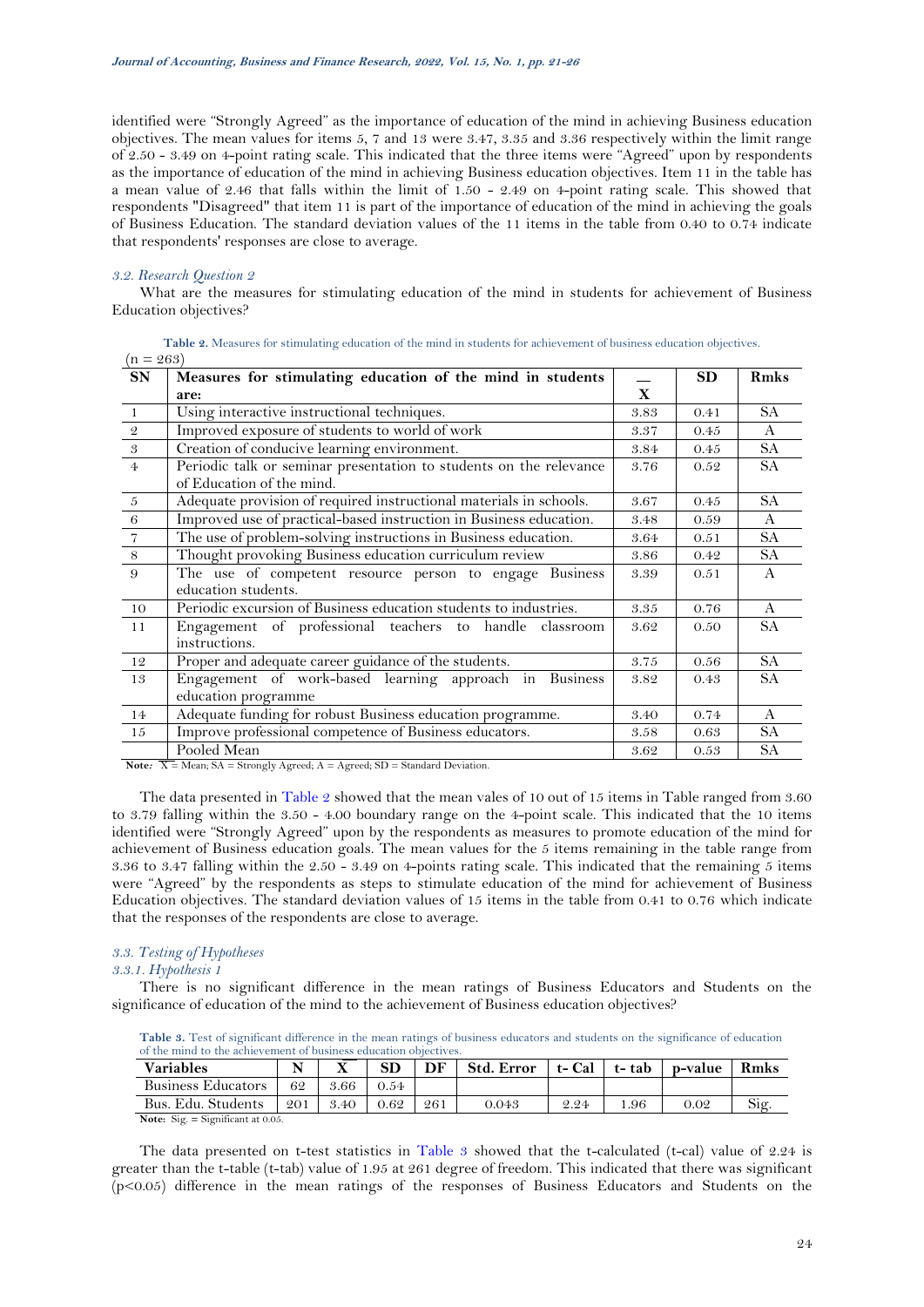significance of education of the mind to the achievement of Business education objectives. Therefore, the null hypothesis of no significant (p<0.05) difference in the mean ratings of the responses of the Business Educators and Students is rejected on hypothesis one.

### *3.4. Hypothesis 2*

There is no significant difference in the mean ratings of Business Educators and Students on the measures for stimulating education of the mind in students for achievement of Business education objectives.

| education of the mind in students for achievement of Business education objectives. |     |      |      |     |                   |      |                 |         |             |
|-------------------------------------------------------------------------------------|-----|------|------|-----|-------------------|------|-----------------|---------|-------------|
| <b>Variables</b>                                                                    | N   |      | SD   | DF  | <b>Std. Error</b> |      | t- Cal   t- tab | n-value | <b>Rmks</b> |
| <b>Business Educators</b>                                                           | 62  | 3.63 | 0.52 |     |                   |      |                 |         |             |
| Bus. Edu. Students                                                                  | 201 | 3.61 | 0.55 | 261 | 0.021             | 0.43 | 96              | 0.62    |             |
| <b>Note:</b> $NS = Not Significant at 0.05$ .                                       |     |      |      |     |                   |      |                 |         |             |

<span id="page-4-0"></span>**Table 4.** Test of significant difference in the mean ratings of Business Educators and Students on the measures for stimulating

The data presented i[n Table 4](#page-4-0) on the t-test statistics showed that a t-cal. (t-calculated) value of 0.43 is less than the t-tab (t-table) value of 1.95 at 261 degree of freedom. This meant that there was no significant difference (p <0.05) in the average responses of Business Educators and students in measures to promote education of the mind for achievement of Business education goals and objectives. Therefore, the null hypothesis of no significant differences (p <0.05) in the average responses of Business Educators and students was accepted in the hypothesis.

## **4. Discussion of Results**

This study identified the importance of education of the mind in achieving the goals of Business education which includes: promoting students 'interest in learning, the ability to increase overall student achievement, the ability to create positive student attitudes, encourage innovation and new students' ideas, improved learning, provoked student ability, ability growing student engagement, students' critical thinking skills and I.Q., developed students constructive transformers and helping students develop thriving skills. A report by the [Mind and Life Institute \(2020\)](#page-5-3) confirmed that mental education helps individual students to develop the vital skills needed to build peaceful, equitable and sustainable societies. In addition, [Didham and Ofei-Manu](#page-5-2)  [\(2015\)](#page-5-2) suggested that mental education helps to deepen the intellectual capacity and enlightenment of recipients. The [UNESCO \(2017\)](#page-5-1) report also confirms that education of the mind empowers people to be constructive innovators.

This study identified ways to promote education of the mind for achievement of the goals of Business education which include: increased use of collaborative teaching strategies, building a better learning environment, application of business-based instruction in business education, application of problem solving guidelines, a comprehensive business education curriculum review, appropriate and effective student work guide, occasional lecture or seminar for students on the appropriateness and adequate provision of teaching materials needed in schools, adequate support for a strong Business education programme and professional development in the Business education system among other things. This study is in line with the [UNESCO](#page-5-1)  [\(2017\)](#page-5-1) report that research psychology education can be better promoted through improved use of collaborative teaching strategies, creating a better learning environment in schools and incorporating problem-solving instructions. [Nwosu and Micah \(2017\)](#page-5-7) found that adequate funding is critical to the overall success of education. Ukachi and [Ejiko \(2018\)](#page-5-8) argue that technical and vocational education should be wellequipped and funded as this will ensure quality assurance.

## **5. Conclusion and Recommendations**

The study explored education of the mind to achieve the goals of Business Education in the Nigerian education system. Using a systematic questionnaire, data were collected from Business Educators and students. From the data collected and analyzed, the study identified the importance of 14 education of the mind in achieving Business education goals and 15 steps to promote education of the mind for achievement of Business education goals. The result of the hypotheses tested showed there was significant (p<0.05) difference in the mean ratings of the responses of Business Educators and Students on the significance of education of the mind to the achievement of Business education objectives while there was no significant (p<0.05) difference in the mean ratings of the responses of Business Educators and Students on the measures for stimulating education of the mind in students for achievement of Business education objectives. The study concluded that education of the mind is a potent force in achieving the objectives of Business education in Nigerian school system. Based on the findings and conclusions, the study recommended:

- i. Collaborating with teaching strategies that focus on students to stimulate meaningful student mental education.
- ii. Receiving occasional lectures, demonstrations, and seminar presentations for students on the suitability of Mental Education to produce graduates with a sound and constructive mind.